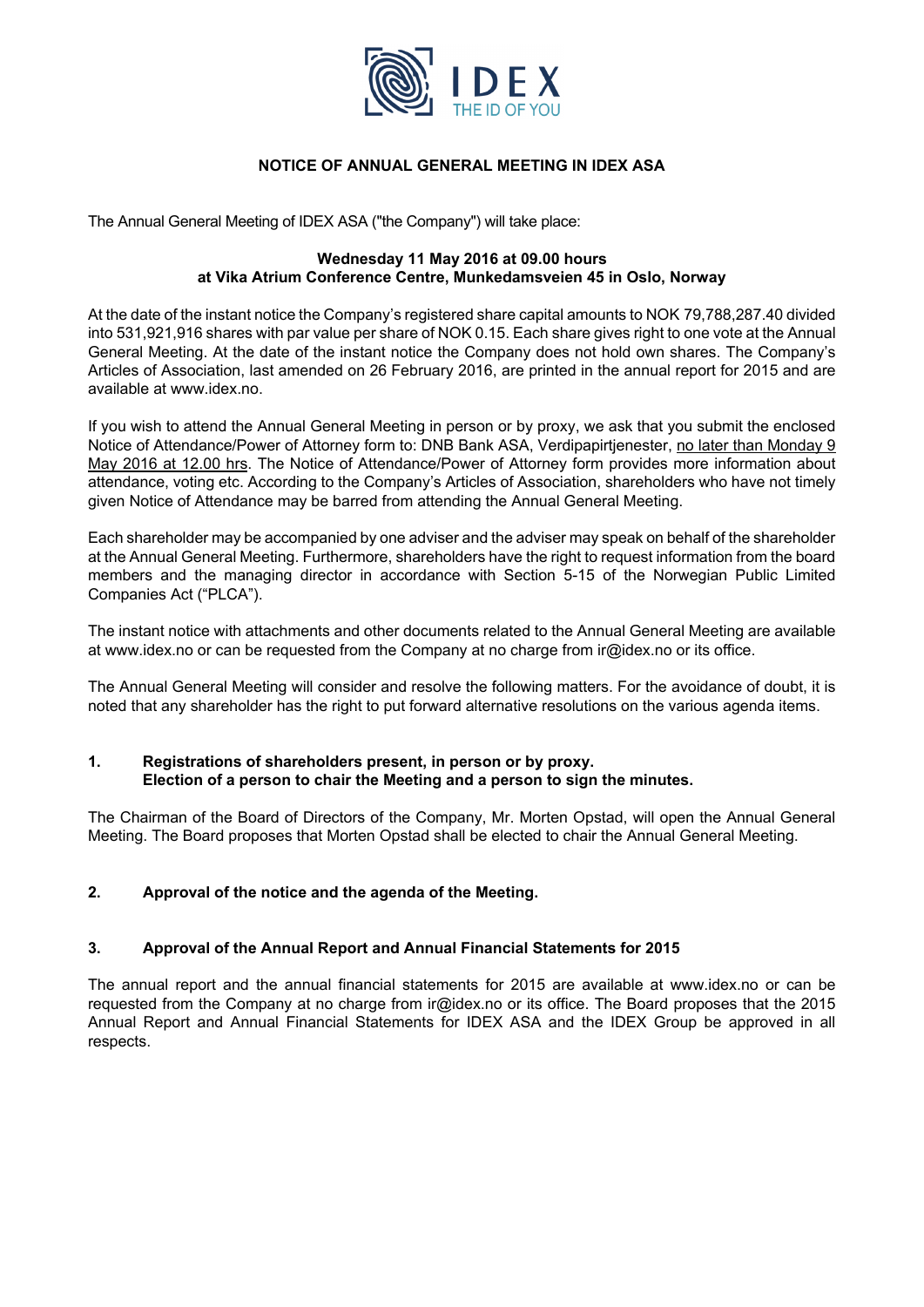## **4. Guidelines for remuneration of the management**

The Board's declaration for remuneration of the senior managers is attached to this notice.

Pursuant to Section 6-16a of the PLCA, the Board proposes the following resolutions:

## *(a) Advisory resolution of management remuneration policy*

*The Annual General Meeting acknowledges the statement on executive remuneration, conf. Section 6-16a of the PLCA, as presented by the Board to the Annual General Meeting. In case the Board in any new agreement valid in 2017 departs from the guidelines for 2017, the reason shall be stated in the minutes of the relevant Board meeting.* 

# *(b) Binding resolution of management remuneration policy The Annual General Meeting refers to its resolution on item 5 on the agenda of the instant meeting. Any other share-based remuneration programme for the management must be presented for consideration at a general meeting.*

# **5. 2016 Subscription rights incentive plan**

The Annual General Meeting on 12 May 2015 resolved to renew previous resolutions providing for the grant of independent subscription rights as part of the Company's incentive programme. A new subscription rights plan is proposed for the coming one-year period. Consistent with past practice, the former plan is closed each time a new plan is implemented, meaning that no further subscription rights will be granted under these former plans.

Independent subscription rights cannot be exercised beyond five years from the date of the resolution by the general meeting. In order for the Company to continue with a consistent life span of minimum four years and consistent vesting schedules on future grants, the Board proposes the adoption of a new subscription rights programme for the coming one-year period. The Board proposes that the maximum number of independent subscription rights that may be granted under the 2016 program shall be limited to 10 (ten) per cent of the registered number of shares in the Company. The grants are also limited to provide that the number of issued and outstanding subscription rights under all of the Company's subscription right programs shall not exceed 10 (ten) per cent of the registered number of shares in the Company at any given time.

The Board proposes that the Annual General Meeting passes a resolution for the issuance of subscription rights to employees and individual contractors in the Company and its subsidiaries and affiliates.

The Board considers that incentive subscription rights contributes to rentention and motivation of employees and individual contractors by allowing them to share the rewards resulting from their efforts.

Proposal for resolution by the Annual General Meeting:

*The Annual General Meeting resolves a new 2016 Subscription Rights Incentive Plan, whereby the Company may issue independent subscription rights to employees of IDEX ASA and its subsidiaries*  and affiliated companies (hereinafter collectively referred to as "the Company"), and to individual *contractors performing similar work.* 

*For the avoidance of doubt, the foregoing includes grants of subscription rights to (i) employees of and individual consultants to IDEX America Inc., a wholly owned subsidiary of the Company duly organized and existing under the laws of the State of Delaware and/or (ii) other employees or individual consultants within the IDEX Group of Companies who are US citizens, US residents within the meaning of Section 7701 of the U.S. Internal Revenue Code of 1986, as amended, and US non-residents who accrue benefits under the 2015 Subscription Rights Incentive Plan during a period of US employment.*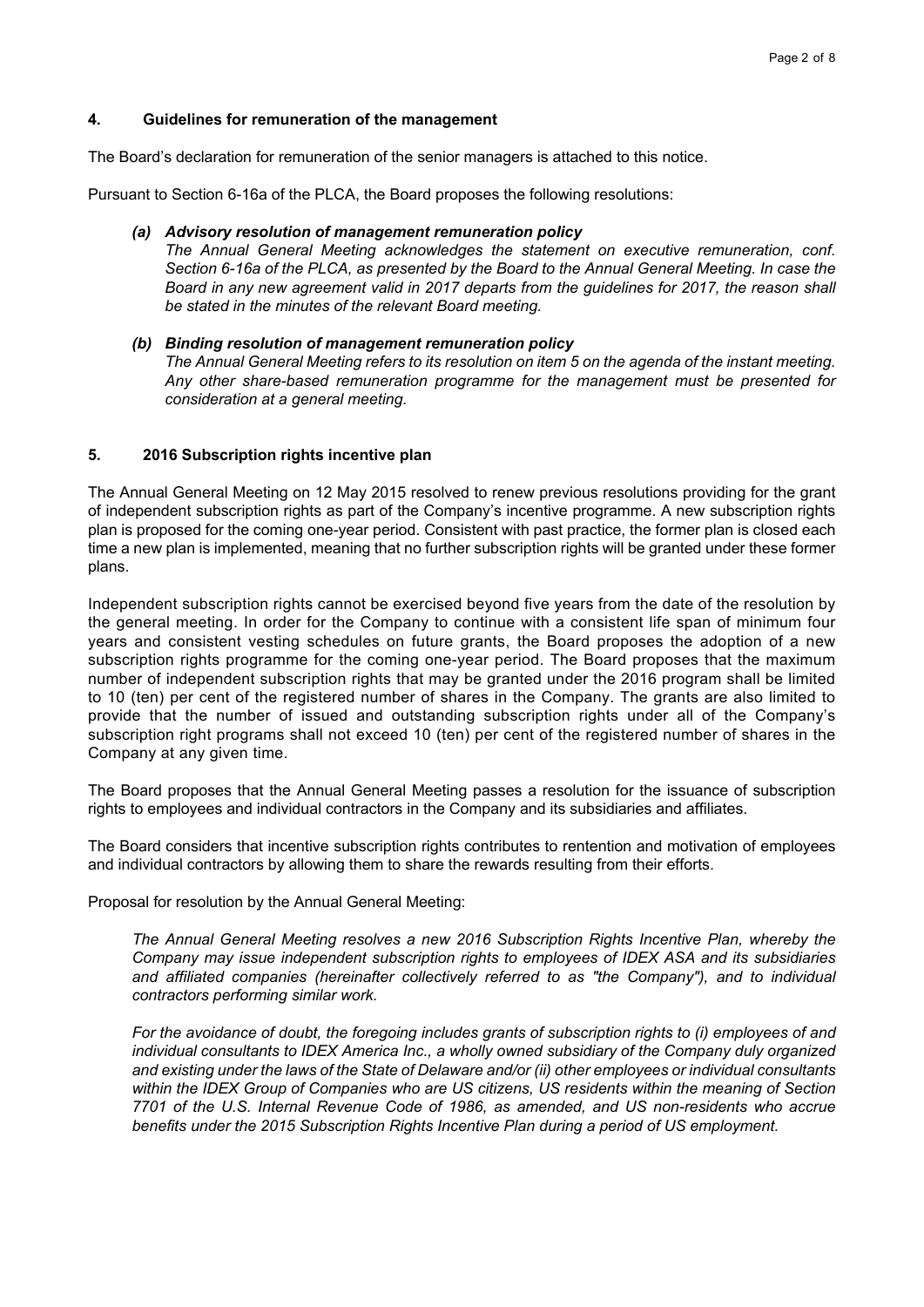*Each subscription right shall entitle the holder to demand issue of one share in the Company. In the event the Company's share capital or number of shares is changed by way of a capitalization issue, stock split, stock consolidation etc. the maximum number of subscription rights, and the consideration*  for the shares to be issued in the Company upon exercise of the subscription rights, shall be adjusted *accordingly and rounded downwards to the nearest whole number.* 

*The number of subscription rights which may be issued shall be a minimum of one subscription right and a maximum of 53,192,191 subscription rights; limited, however, so that the number of issued and outstanding subscription rights under all of the Company's subscription right programs shall not exceed 10 (ten) per cent of the registered number of shares in the Company at any given time.* 

*The subscription rights must be subscribed for by latest the day immediately preceding the 2017 Annual General Meeting.* 

*The subscription rights will be granted for no consideration.* 

*The subscription rights shall be non-assignable otherwise than by will or by the laws of descent and distribution.* 

*The vesting schedule for the subscription rights shall be 25 per cent each year beginning one year from the date of grant of the subscription rights. The Board may decide to establish an accelerated vesting schedule, if deemed appropriate.* 

*Except as otherwise expressly determined by the Board, in the event of a Change of Control,*  subscription rights shall accelerate and immediately become 100 per cent vested as of the date of the consummation of the Change of Control. For the purpose of this paragraph, Change of Control shall *mean the occurrence of any of the following events: (i) Any acquisition, sale or disposition of stock or*  assets of the Company or merger or other form of consolidation resulting in a change of ownership of *all or substantially all of the Company's assets, (ii) any legal person directly or indirectly becoming the beneficial owner of securities of the Company representing 50 per cent or more of the combined voting power of the Company's then-outstanding securities; or (iii) the complete liquidation of the Company pursuant to a plan approved by the shareholders of the Company.* 

*The Board will establish the further rules and procedures in regard to vesting and exercise in cases of resignation or other termination of employment or contract, including subsequent time frames to allow completion of exercise after termination.* 

*In connection with the issuance of subscription rights, and the exercise of any of the subscription rights and the resulting share capital increase in the Company, the existing shareholders are waiving their preferential right to subscribe for subscription rights or shares, as the case may be, according to the PLCA.* 

*As consideration for the shares to be issued in the Company upon exercise of the subscription rights hereunder, the holders of the subscription rights shall pay to the Company a sum per share, which shall equal the greater of (i) the average closing price of the Company's share reported by Oslo Børs over ten trading days immediately preceding the date of grant of the subscription rights, and (ii) the closing price of the Company's share reported by Oslo Børs on the trading day immediately preceding the date of grant of the subscription rights. Notwithstanding the foregoing, if the subscription right holder is an owner of 10% or more of the Company's shares, in the case of grant which is an Incentive Stock Option under the US Internal Revenue Code, the exercise price shall be not less than 110% of the greater of (i) the average closing price of the Company's share reported by Oslo Børs over ten trading days immediately preceding the date of grant of the subscription rights and (ii) the closing price of the* Company's share reported by Oslo Børs on the trading day immediately preceding the date of grant of *the subscription rights.*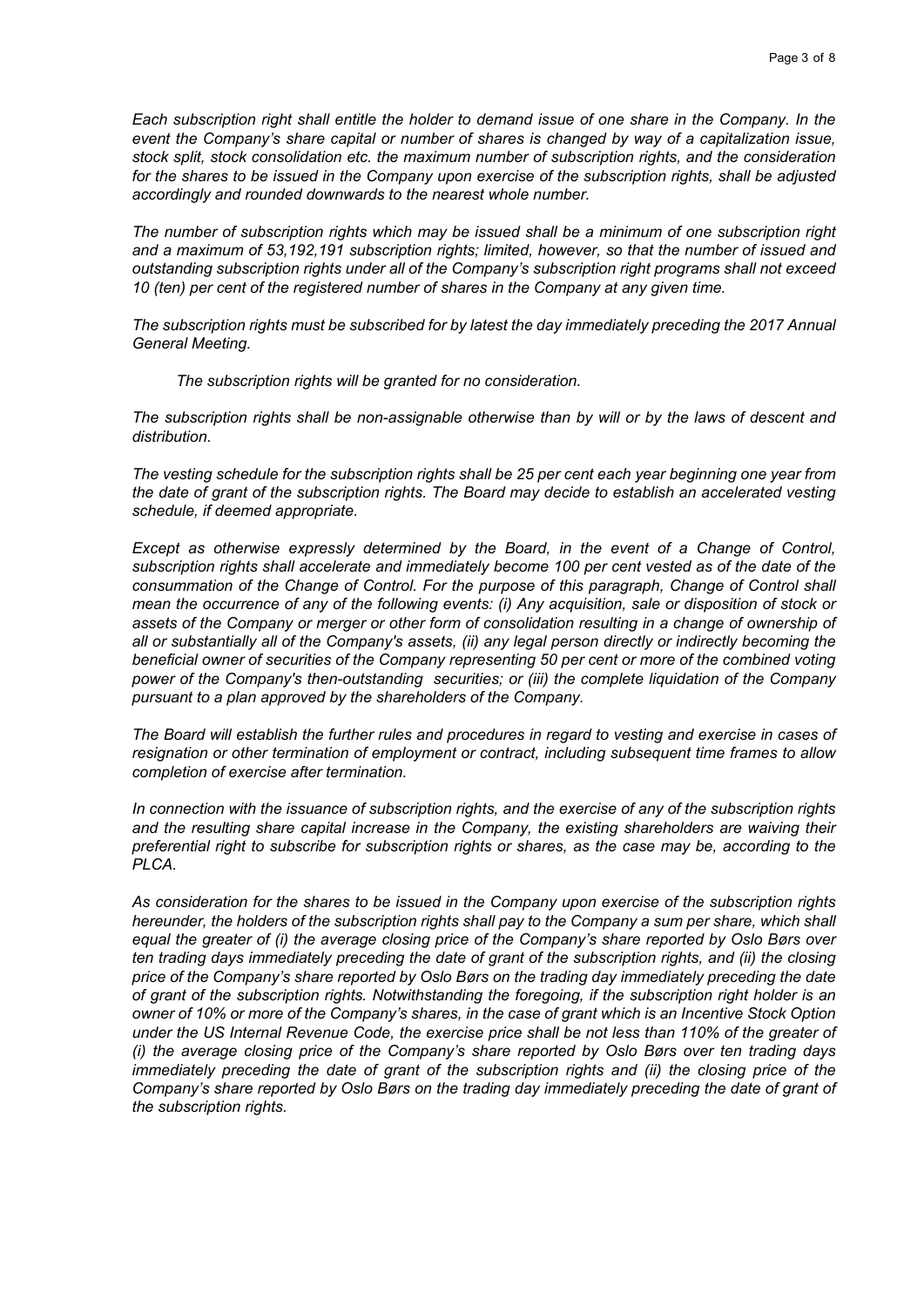*No subscription rights may be exercised beyond the 5-year anniversary of the date of this resolution. In connection with the issuance of subscription rights, the Company may provide terms and conditions for exercise, as well as imposing restrictions on the sale and transfer of shares issued upon exercise of the subscription rights.* 

*Any shares that are issued by the Company under the Subscription Rights Plan shall carry right to dividends declared subsequent to the subscriber having paid the subscription price and the associated share capital increase having been registered in the Register of Business Enterprises. All other shareholder rights associated with these shares, hereunder those referenced in § 11-12 (2) (9) of the PLCA, shall attach from the date of payment of the exercise price.* 

# **6. Authorizations to the Board to issue new shares**

The Annual General Meeting on 12 May 2015 authorized the Board of the Company to increase the Company's share capital by issuance of new shares in connection with private placements and rights issues. The authorizations expire on the date of the 2016 Annual General Meeting.

Generally, as the Company is working to further develop its business operations it is necessary that the Board is able to commit transactions with potential investors on a short notice. The required 21-day notice for a general meeting may delay this process.

The Board proposes that the authorizations shall be renewed for a one-year period.

The Board proposes that the board authorization be maximized to 10 percent of the Company's registered share capital at the time of this authorization.

By reason of the above, the Board proposes the adoption of the following separate authoriszations to the Board to issue shares:

# *(a) Board authorization to issue shares in private placements*

- *1. The Board of Directors of IDEX ASA ("the Company") is authorized to accomplish one or more share capital increases by subscription for new shares. The total amount by which the share capital may be increased is NOK 7,978,828.74 (representing 10 per cent of the registered share capital of the Company. Moreover, under no circumstances shall the sum of capital increases that may be accomplished by the Board collectively under this agenda item 6 exceed NOK 7,978,828.74. Any previous authorizations given to the Board to issue shares shall be, and hereby are, withdrawn with effect from the date this authorization is registered in the Register of Business Enterprises (not including, for the avoidance of doubt, the other authorizations contained in this agenda item 6 and in agenda item 7).*
- *2. The instant authorization may be used in connection with private placements and share issues to suitable investors (may be existing and/or new shareholders, hereunder employees in the Company) in order to raise additional capital for the Company.*
- *3. In the event the Company's share capital or nominal value per share is changed by way of a capitalization issue, stock split, stock consolidation etc., the maximum nominal value of the shares that may be issued under this authorization shall be adjusted accordingly.*
- *4. Existing shareholders are waiving their preemptive right to subscribe for shares according to the PLCA in the event of a share capital increase as authorized herein.*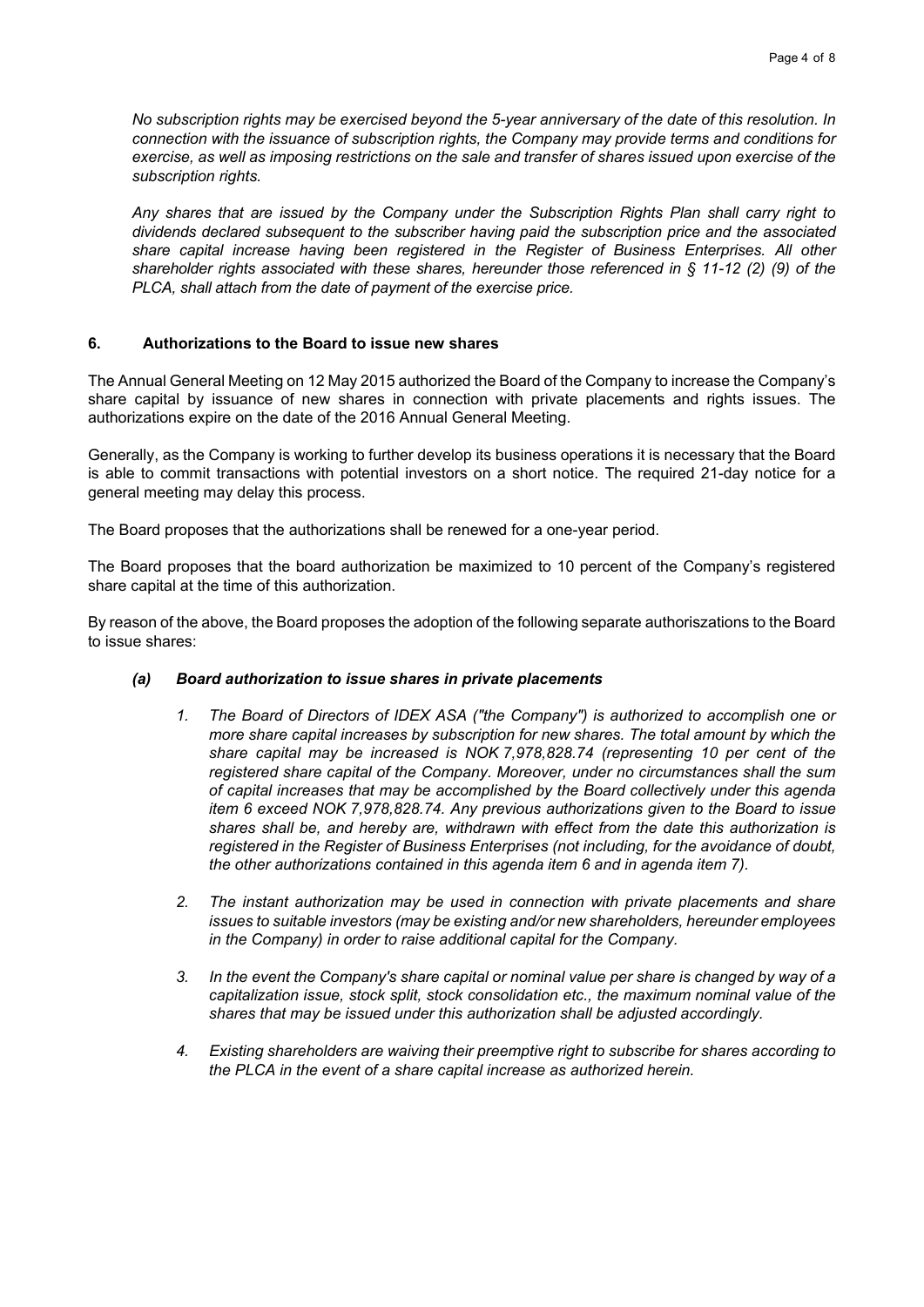- *5. The Board is authorized to decide upon the subscription terms, including issue price, date of payment and the right to sell shares to others.*
- *6. Payment of share capital in connection with a share capital increase authorized herein may be made by way of non-cash contribution and other special subscription terms, as same are provided in Section 10-2 of the PLCA.*
- *7. The General Meeting authorizes the Board to amend the Company's Articles of Association concerning the size of the share capital when the instant authorization is used.*
- *8. The authorization shall be valid until the 2017 Annual General Meeting, but not later than 30 June 2017.*
- *9. The new shares, which may be subscribed for according to this authorization, shall have right to dividends declared subsequent to the subscriber having paid the subscription price and the associated share capital increase having been registered in the Register of Business Enterprises. In other respects, the shares shall have shareholder rights from the time of issuance, unless the Board otherwise determines.*
- *10. Shares that are not fully paid cannot be transferred or sold.*

# *(b) Board authorization to issue shares in rights issues*

- *1. The Board of Directors of IDEX ASA ("the Company") is authorized to accomplish one or more share capital increases by subscription for new shares. The total amount by which the share capital may be increased is NOK 7, 978,828.74 (representing 10 per cent of the registered share capital of the Company. Moreover, under no circumstances shall the sum of capital increases that may be accomplished by the Board collectively under this agenda item 6 exceed NOK 7, 978,828.74. Any previous authorizations given to the Board to issue shares shall be, and hereby are, withdrawn with effect from the date this authorization is registered in the Register of Business Enterprises (not including, for the avoidance of doubt, the other authorizations contained in this agenda item 6 and in agenda item 7).*
- *2. The instant authorization may be used in connection with rights issue to existing shareholders of the Company in order to raise additional capital for the Company.*
- *3. In the event the Company's share capital or nominal value per share is changed by way of a capitalization issue, stock split, stock consolidation etc., the maximum nominal value of the shares that may be issued under this authorization shall be adjusted accordingly.*
- *4. The Board is authorized to decide upon the subscription terms, including issue price, date of payment and the right to sell shares to others.*
- *5. Payment of share capital in connection with a share capital increase authorized herein may be made by way of non-cash contribution and other special subscription terms, as same are provided in Section 10-2 of the PLCA.*
- *6. The General Meeting authorizes the Board to amend the Company's Articles of Association concerning the size of the share capital when the instant authorization is used.*
- *7. The authorization shall be valid until the 2017 Annual General Meeting, but not later than 30 June 2017.*
- *8. The new shares, which may be subscribed for according to this authorization, shall have right to dividends declared subsequent to the subscriber having paid the subscription price and the associated share capital increase having been registered in the Register of Business Enterprises. In other respects, the shares shall have shareholder rights from the time of issuance, unless the Board otherwise determines.*
- *9. Shares that are not fully paid cannot be transferred or sold.*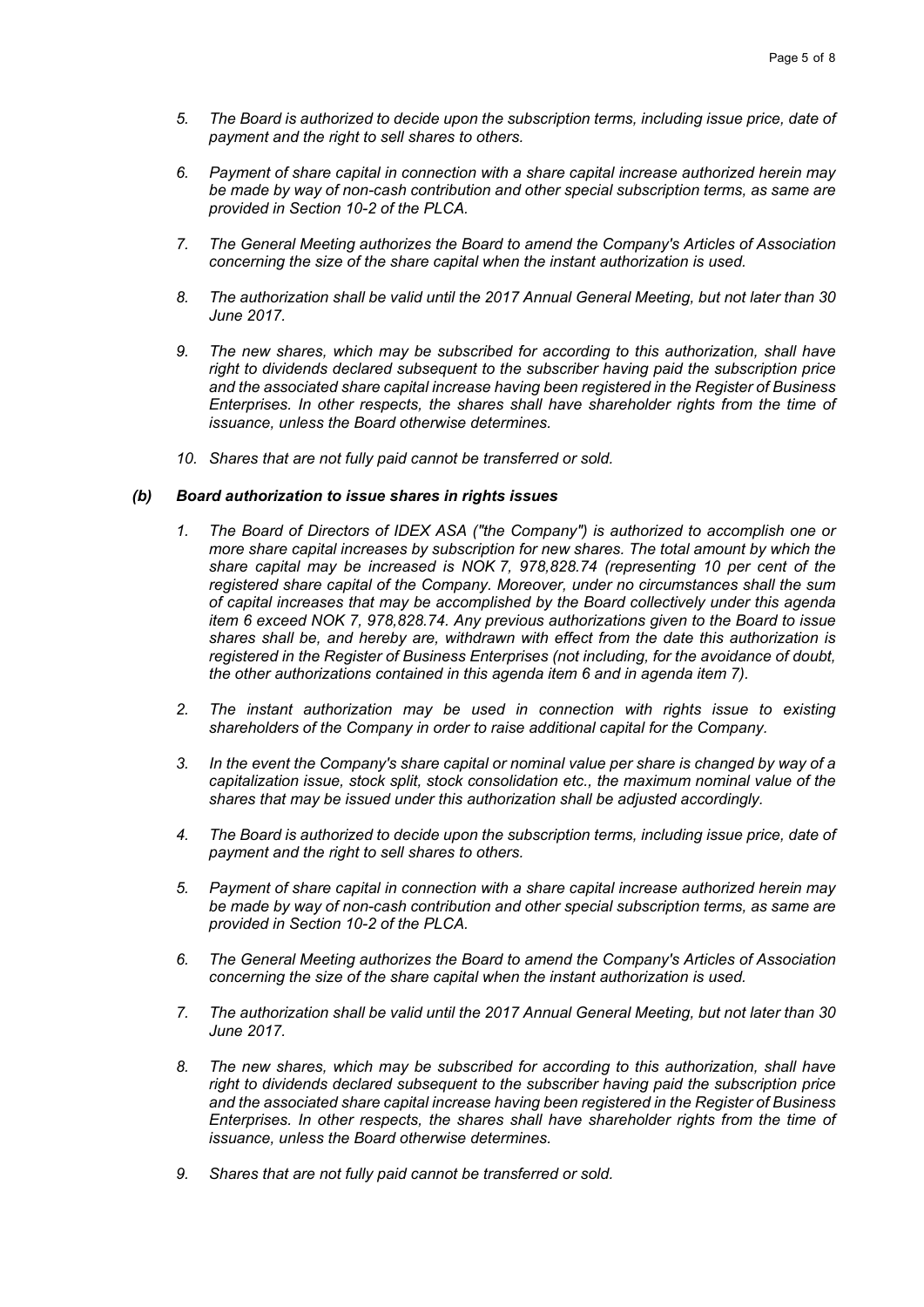# **7. Authorization to the Board to issue new shares to cooperation partners**

In addition to the general authorization to issue new shares in private placements in agenda item 6 (a) above, the Board wishes to propose that the Annual General Meeting resolves a special authorization that gives the Board the opportunity to issue and make use of shares in the Company as a means of payment and/or incentive to cooperation partners who carry out services, development or other project tasks for, or together with, the Company.

The Board proposes that the Annual General Meeting grants an authorization for this purpose for a two-year period.

The Board proposes that the board authorization be maximized to 3 per cent of the Company's registered share capital at the time of this authorization.

By reason of the above, the Board proposes the adoption of the following separate authorizations to the Board to issue shares:

## *Board authorization to issue shares in private placements to cooperation partners*

- *1. The Board of Directors of IDEX ASA ("the Company") is authorized to accomplish one or more share capital increases by subscription for new shares. The total amount by which the share capital may be increased is NOK 2 393 648.55 (representing 3 per cent of the registered share capital of the Company.*
- *2. The instant authorization may be used in connection with private placements and share issues to cooperation partners as a means of payment and/or incentive in connection with services, development or other project tasks for, or together with, the Company.*
- *3. In the event the Company's share capital or nominal value per share is changed by way of a capitalization issue, stock split, stock consolidation etc., the maximum nominal value of the shares that may be issued under this authorization shall be adjusted accordingly.*
- *4. Existing shareholders are waiving their preemptive right to subscribe for shares according to the PLCA in the event of a share capital increase as authorized herein.*
- *5. The Board is authorized to decide upon the subscription terms, including issue price, date of payment and the right to sell shares to others.*
- *6. Payment of share capital in connection with a share capital increase authorized herein may be made by way of non-cash contribution and other special subscription terms, as same are provided in Section 10-2 of the PLCA.*
- *7. The General Meeting authorizes the Board to amend the Company's Articles of Association concerning the size of the share capital when the instant authorization is used.*
- *8. The authorization shall be valid until 11 May 2018.*
- *9. The new shares, which may be subscribed for according to this authorization, shall have right to dividends declared subsequent to the subscriber having paid the subscription price and the associated share capital increase having been registered in the Register of Business Enterprises. In other respects, the shares shall have shareholder rights from the time of issuance, unless the Board otherwise determines.*
- *10. Shares that are not fully paid cannot be transferred or sold.*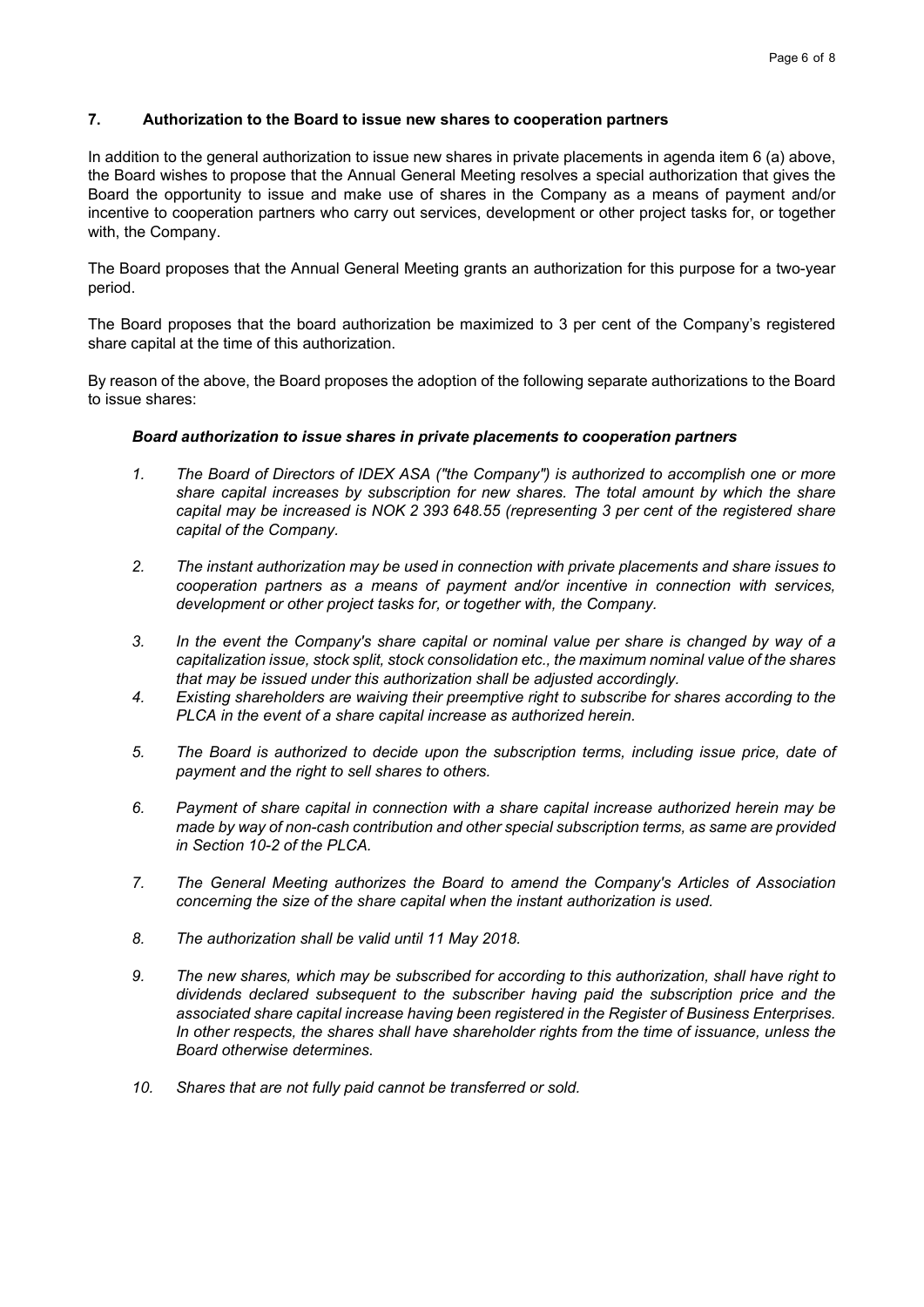# **8. Resolution of the remuneration of the Board members**

The nomination committee proposes the following resolution to be passed by the Annual General Meeting:

*The annual board remuneration is NOK 300,000 per board member for the period from the date of the 2015 Annual General Meeting until the date of the 2016 Annual General Meeting. The chairman of the board receives an additional amount of NOK 25,000.* 

*In addition, the Company will refund relevant expenses that the members of the board may have incurred in connection with the exercise of board functions.* 

As the Company sees benefits in restraining the outflow of liquidity and the Board members have indicated that they may be interested in receiving shares in the Company, it is proposed that the Board members, as an alternative to a cash payment, can elect to receive all or part of the remuneration in the form of shares in the Company. The number of shares to which the board members would be entitled is proposed to be calculated as follows: The board member shall be entitled to subscribe for a value of shares (based on the average closing price of the Company's shares over the ten trading days prior to the Annual General Meeting in 2016) of 133 per cent of the NOK amount granted as board remuneration; provided, however, that the Board member must pay a subscription price per share equal to the par value of the share, being NOK 0.15 per share.

The Board proposes the following resolution by the Annual General Meeting:

*The Board members may elect to receive all or part of the board remuneration in the form of shares in the Company.* 

*The number of shares to which the Board members would be entitled shall be calculated as follows: The Board member shall be entitled to subscribe for shares having a total market value (based on the average closing price of the Company's shares over the ten trading days prior to the Annual General Meeting in 2016) of 133 per cent of the NOK amount granted as board remuneration; provided, however, that the Board member must pay a subscription price per share equal to the par value of the share, being NOK 0.15.* 

*To the extent a Board member wishes to receive board remuneration in the form of shares, the Board member must notify the Company and subscribe for the shares within the start of trading on Oslo Børs on the trading day immediately subsequent to the date of the 2016 Annual General Meeting, and also pledge to not sell the shares before the earlier of the Annual General Meeting of the Company in 2017 or 30 June*  2017. Payment of the subscription price shall be made no later than 31 May 2016.

*In order to facilitate the foregoing, the Board is authorized to accomplish one or more share capital increases with a maximum of NOK 200,000 for the purpose of issuing shares to those Board members who elect to receive shares as opposed to cash on the aforesaid terms, and to amend the Company's Articles of Association accordingly. Existing shareholders are waiving their preemptive right to subscribe for shares according to the PLCA in event of a share capital extension as authorized herein. The new shares, which may be subscribed for according to this resolution, shall have right to dividends declared subsequent to the subscriber having paid the subscription price and the associated share capital increase having been registered in the Register of Business Enterprises. This Board authorization expires on 31 May 2016.* 

# **9. Election of board of directors**

Board member Andrew James (Andy) MacLeod stands for election. Chairman Morten Opstad and board members Lawrence John (Larry) Ciaccia, Deborah Lee Davis and Hanne Høvding were elected for a two-year term at the 2015 Annual General Meeting and do not stand for election at this time.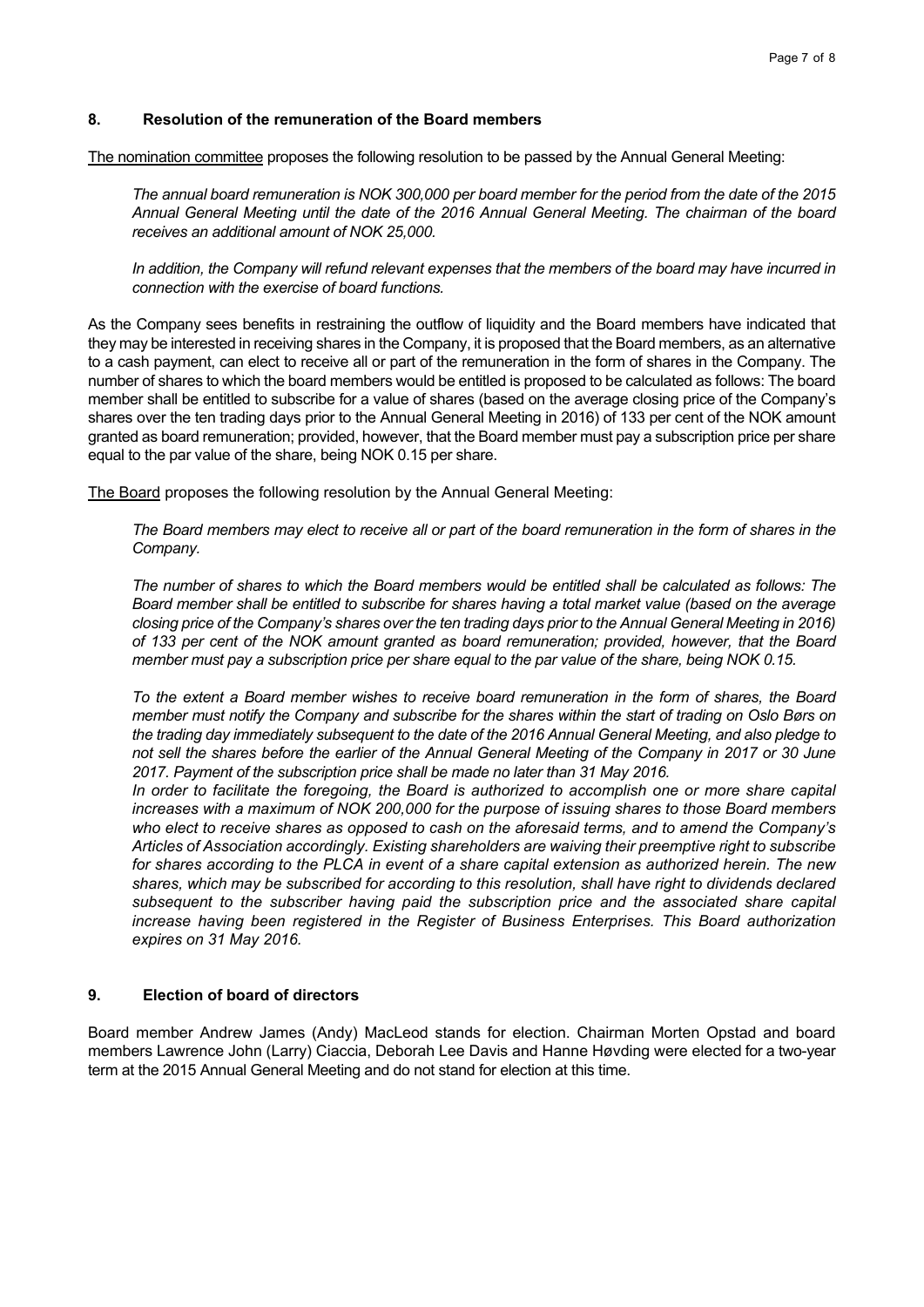The current members of the board are presented in the 2015 annual report.

The Nomination Committee proposes that the number of board members remains unchanged and that the following Board is elected:

*Mr. Andrew James MacLeod is re-elected as board member for a period of two years. Mr. Morten Opstad continues as chairman of the board for the second year of his term. Ms. Deborah Lee Davis, Ms. Hanne Høvding and Mr. Lawrence John Ciaccia continue as board members for the second year of their term.* 

## **10. Resolution of the remuneration to the members of the nomination committee**

The nomination committee proposes that:

*Remuneration to the nomination committee's members is NOK 25,000 for the Chairman of the committee and NOK 15,000 for each of the other members for the period from the 2015 Annual General Meeting to the 2016 Annual General Meeting.* 

## **11. Election of nomination committee**

The nomination committee chairman Harald Voigt and the members Robert Keith and Rune Sundvall were elected at the annual general meeting 2015 for a period of two years and do not stand for election. The nomination committee's has not proposed any changes to the composition of the nomination committee.

The Nomination Committee proposes;

*Mr. Harald Voigt continues as chairman of the Nomination Committee for the second year of his term. Mr. Rune Sundvall and Mr. Robert Keith continue as members of the Nomination Committee for the second year of their term.* 

## **12. Resolution of the remuneration of the auditor**

The Board proposes that the Annual General Meeting approves the payment of the auditor's fees for 2015 against invoice. The fees are disclosed in note 6 to the annual financial statements for 2015.

**\*\*\*\*\*** 

At 09.30 hrs. or after the Annual General Meeting has been adjourned, the CEO, Hemant Mardia, will give a presentation and status report of IDEX ASA. The presentation is open to the general public and the press.

> 20 April 2016 IDEX ASA

*Morten Opstad*  Chairman of the Board of Directors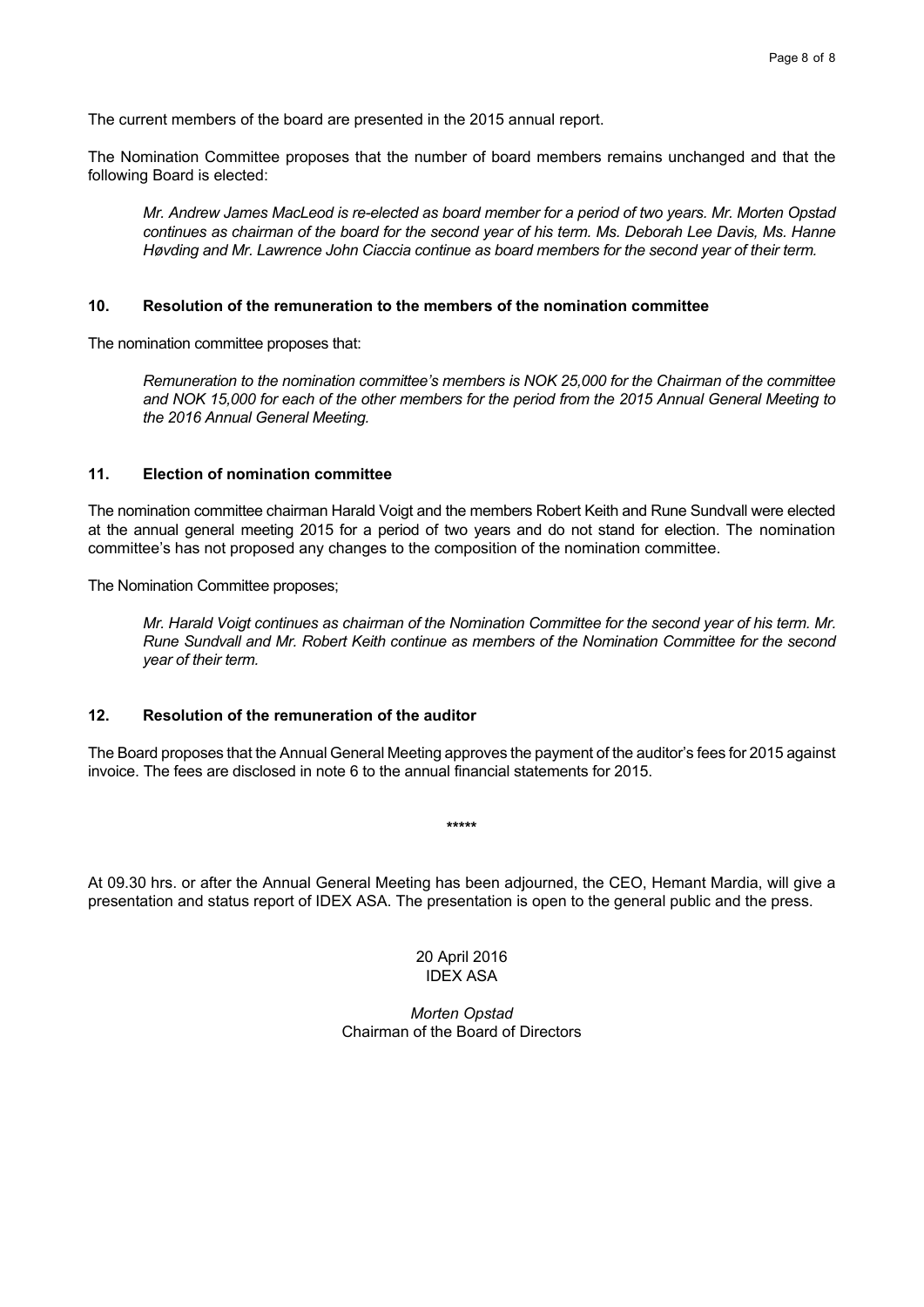

# **STATEMENT ON REMUNERATION TO SENIOR MANAGERS 2016**

This statement to the annual general meeting in IDEX ASA ("the Company") on 11 May 2016 has been prepared by the board of directors of IDEX ASA in accordance with Section 6-16a of the Norwegian Public Limited Liability Companies Act. The statement contains guidelines and main principles for the company's remuneration of senior managers in 2017. The statement also outlines the implementation and effects of the policies in effect in 2015.

## **1. Advisory guidelines for remuneration of senior managers in 2017**

*Note: The guidelines in this section set out the principles for executive remuneration at large. These guidelines are*  subject to a separate vote at the annual general meeting, which result is advisory (non-binding) to the board of *directors.* 

In order to attract and retain the leadership competence that IDEX needs, the remuneration of senior managers, and all other employees, shall be competitive and comprise a basic salary including standard benefits, which salary may be supplemented by performance-based cash bonus and incentive subscription rights. Cash bonus plans are limited to fixed amounts or fixed percentage of base pay. All parts of the remuneration – fixed as well as variable – shall reflect the responsibility and performance over time of the respective manager. Bonus payments are contingent on efforts and contribution to achievement of business and/or operational objectives.

The basic salary is evaluated annually. Effective 2016, the Company's bonus plan cycle is from 1 January to 31 December, with a possible mid-term evaluation as at 30 June and payout in the third quarter.

Managers do not receive any additional compensation for serving as board members of subsidiaries in the group. For the avoidance of doubt, travel and other out-of-pocket expenses in connection with such duty is refunded per normal expense refund practices. The managing director of the Company is also CEO for the group, and performs this duty as a part of his employment in the Company for no additional remuneration.

The board determines the salary and other remuneration to the CEO. The CEO determines the salary and other remuneration of all other employees, within the framework set by the board.

There is no post-employment remuneration beyond conventional notice periods of 3-6 months, or shorter when applicable.

## **2. Binding guidelines for share-based remuneration to senior managers in 2017**

*Note: The guidelines in this section set out the principles for share-based executive remuneration. These guidelines are subject to a separate vote at the annual general meeting, which result is binding for the board of directors.* 

The Company's subscription rights plan(s) as resolved by the general meeting is the same for senior managers as for all employees. Grants are scaled based on position, results and competitive considerations. The purpose of such plans is to strengthen the Company by providing to employees, management and individual contractors additional performance incentive.

According to the programme rules, as resolved separately by the annual general meeting, the exercise price shall be minimum the higher of the average closing price of the IDEX share on ten trading days preceding the date of the grant, or the closing price of the IDEX share on the trading day preceding the date of the grant. Unless resolved otherwise by the board, 25 per cent of each grant of subscription rights vest each 12 months after the date of the grant. The subscription rights lapse on the fifth anniversary after the annual general meeting that resolved the programme.

## **3. Implementation and effect of the policies on remuneration to senior managers in 2015**

The bonus plan works to motivate senior managers to achieve the Company's operational and business objectives in the annual planning cycle. The share-based incentive plan with vesting over several years, works to align the interests of senior managers with shareholders' interests also in the long term.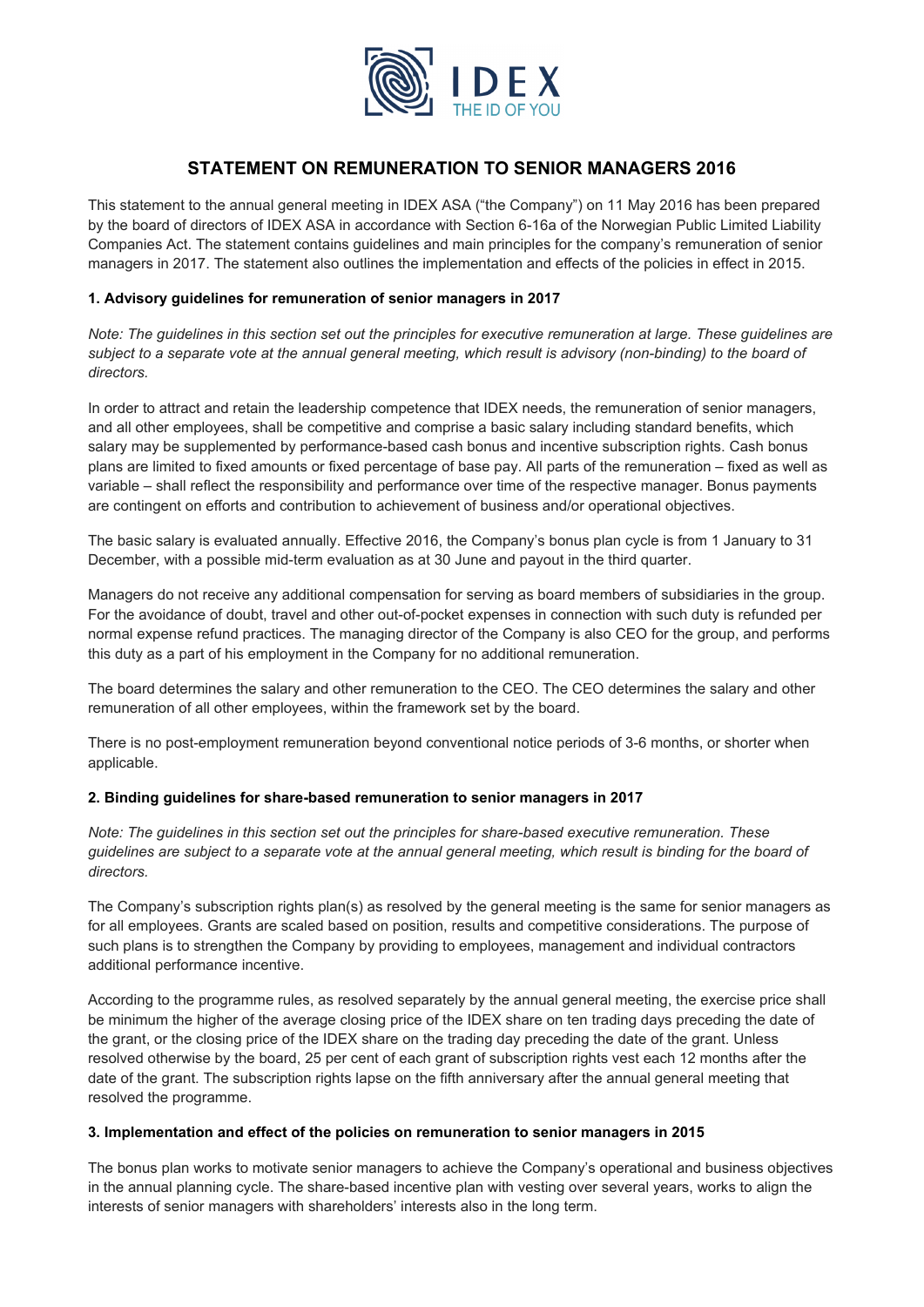Salary, pension and any paid bonuses including pertinent employer's tax is expensed simultaneously with the paid or earned remuneration. The compensation of each senior manager in 2015 is reported in note 3 to the annual financial statements for 2015.

The equity effect of the share-based remuneration is nil because the contra item is a notional equity injection of equal amount. The employer's tax on the earned intrinsic value of the subscription rights on the balance sheet date, is charged to profit and loss as a cost. The value varies with the share price and may entail a net reversal of cost. On exercise, the actual employer's tax is expensed and the accrual reversed. The actual cost of the employer's tax is normally funded by the equity paid in on exercise.

For the shareholders an actual or possible exercise will represent a dilution. At the end of 2015, the number of outstanding subscription rights to management including their close associates amounted to 10,100,000, corresponding to 1.9 per cent of the share capital.

| Incentive subscription rights held |                |           |                  |                   |              |
|------------------------------------|----------------|-----------|------------------|-------------------|--------------|
| by senior managers at who are      | <b>Holding</b> |           |                  | <b>Expiry and</b> | Holding      |
| primary insiders                   | 31 Dec. 2014   | Grants    | <b>Exercised</b> | other changes     | 31 Dec. 2015 |
| Hemant Mardia, CEO                 | 6 500 000      |           |                  |                   | 6 500 000    |
| w.avg. price                       | 2.32           |           |                  |                   | 2.32         |
| Fred Benkley, CTO as of 1 April    | 500 000        |           |                  |                   | 500 000      |
| w.avg. price                       | 4.67           |           |                  |                   | 4.67         |
| Henrik Knudtzon, CFO               | 1 500 000      |           |                  |                   | 1 500 000    |
| w.avg. price                       | 7.03           |           |                  |                   | 7.03         |
| Preeti Mardia, SVP Operations      | 500 000        |           |                  |                   | 500 000      |
| w.avg. price                       | 5.24           |           |                  |                   | 5.24         |
| Art Stewart, SVP Product Mgt.      |                | 750 000   |                  |                   | 750 000      |
| w.avg. price                       |                | 5.08      |                  |                   | 5.08         |
| Erling Svela, VP Finance           | 640 000        |           | 640 000          |                   | $\Omega$     |
| w.avg. price                       | 1.96           |           | 1.96             |                   |              |
| Anthony Sweeney, SVP Eng.ing       |                | 350 000   |                  |                   | 350 000      |
| as of 28 Sept.<br>w.avg. price     |                | 8.11      |                  |                   | 8.11         |
| Total                              | 9 640 000      | 1 100 000 | 640 000          | <sup>0</sup>      | 10 100 000   |
| w.avg. price                       | 3.30           | 6.04      | 1.96             |                   | 3.69         |

London 20 April 2016 *The Board of Directors of IDEX ASA*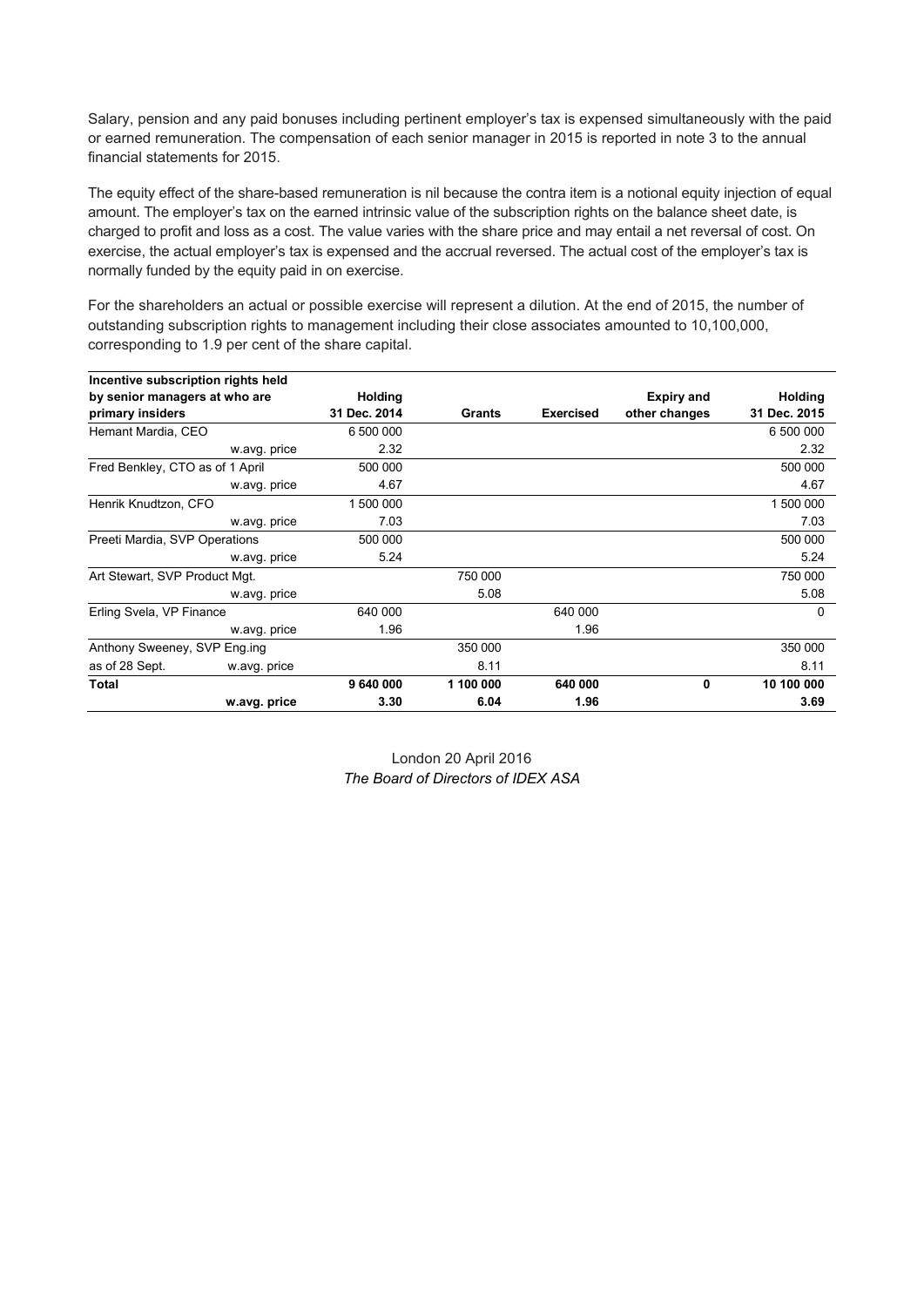

# **THE NOMINATION COMMITTEE'S PROPOSAL TO THE ANNUAL GENERAL MEETING IN IDEX ASA ON 11 MAY 2016**

## **The work of the Nomination Committee**

The Nomination Committee was elected at the annual general meeting ("AGM") 12 May 2015 and has been comprised of Chairman Mr. Harald Voigt and members Mr. Robert Keith and Mr. Rune Sundvall.

In addition to communicating with each others, the Nomination Committee has been in contact with the Company's management, the Chairman of the Board, Board members and some of the largest shareholders in the Company.

Information obtained from these contacts has formed the basis for a specification of the desired profile of the Board members.

There has been a broad consensus that the Company needs Board members with international experience and contact points with the major international players within the areas where biometric identification will be utilized.

In general, the Nomination Committee has the opinion that the Board is well functioning, as is its cooperation with the management.

### **Election of Board members**

Mr. Andrew James MacLeod is the only Board member who stands for election. The remaining four Board members; Mr. Morten Opstad (chairman), Ms. Deborah Lee Davis, Ms. Hanne Høvding and Mr. Lawrence John Ciaccia were elected for a two-year term at the 2015 Annual General Meeting and do not stand for election at this time.

The Nomination Committee emphasizes that the composition of Board members should be subject to evaluation each year, regardless of the election periods.

The Board's current members are presented in the 2015 annual report.

The Nomination Committee proposes that the number of board members remains unchanged and that the following Board is elected:

*Mr. Andrew James MacLeod is re-elected as Board member for a period of two years. Mr. Morten Opstad continues as chairman of the Board for the second year of his term. Ms. Deborah Lee Davis, Ms. Hanne Høvding and Mr. Lawrence John Ciaccia continue as Board members for the second year of their term.* 

### **Remuneration to the members of the Board**

The AGM in May 2015 decided the remuneration for the members of the Board to NOK 225,000 per Board member, with an additional NOK 75,000 to the chairman and the international Board member, for the period from the 2014 AGM until the 2015 AGM.

The Nomination Committee proposes the following resolution to be passed by the AGM:

*The board remuneration is NOK 300,000 per board member for the period from the date of the 2015 Annual General Meeting until the date of the 2016 Annual General Meeting. The chairman of the Board receives an additional amount of NOK 25,000.* 

*In addition, the Company will refund relevant expenses that the members of the Board may have incurred in connection with the exercise of Board functions.* 

As Board members have indicated that they may be interested in receiving shares in the Company, the board proposes that the Board members, as an alternative to a cash payment, can elect to receive all or part of the remuneration in the form of shares in the Company. The number of shares to which the Board members would be entitled is proposed to be calculated as follows:

The Board member shall be entitled to subscribe for a value of shares (based on the average closing price of the Company's shares over the ten trading days prior to the 2016 Annual General Meeting) of 133 per cent of the NOK amount granted as board remuneration; provided, however, that the Board member must pay a subscription price per share equal to the par value of the share, being NOK 0.15 per share.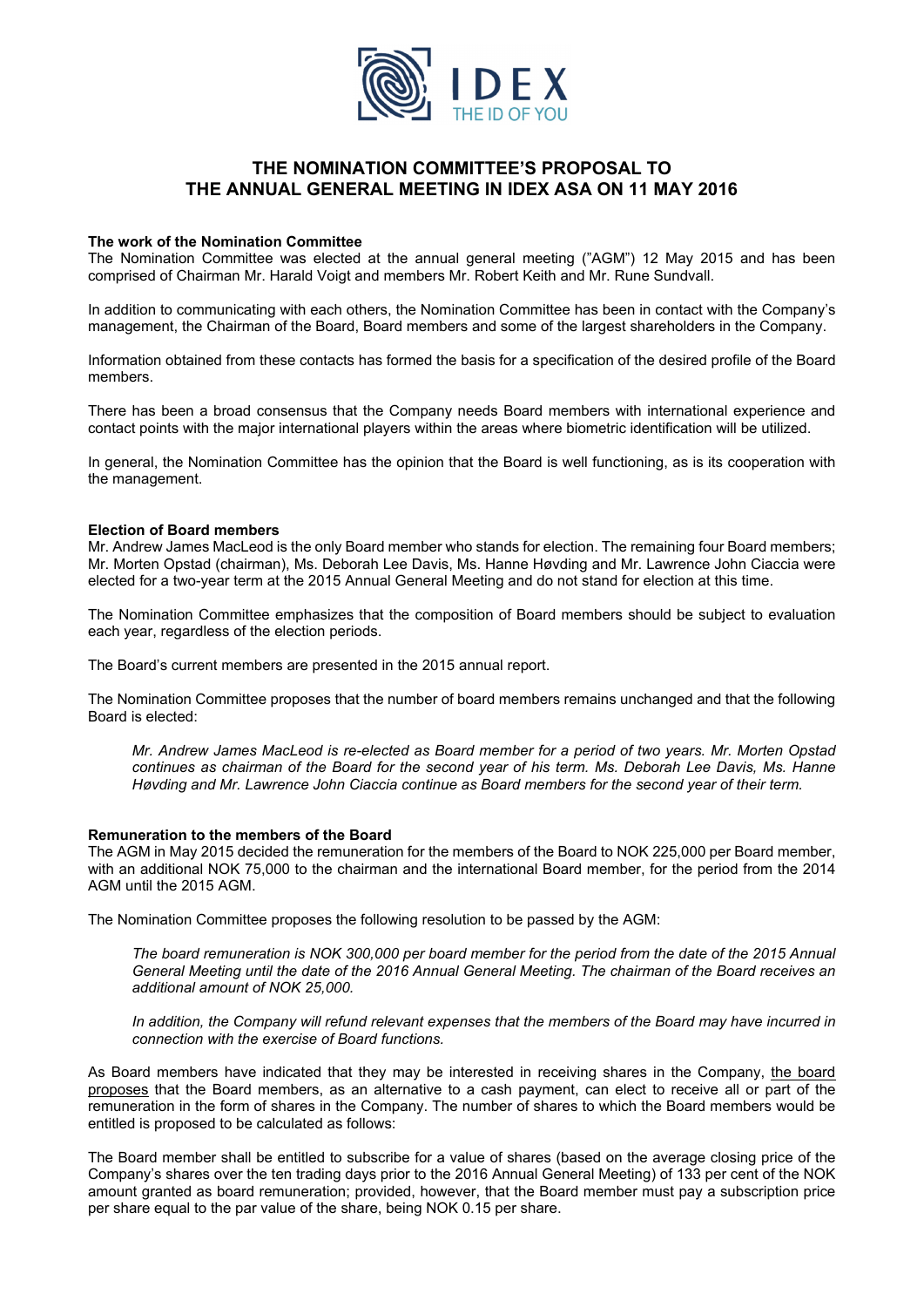The full proposal is set forth in the Notice of AGM.

The Nomination Committee has no objection to the Board's proposal.

## **Composition of the Nomination Committee**

The Nomination Committee has the opinion that the current committee has a reasonable size.

At the Annual General Meeting in 2015 Harald Voigt was re-elected as chairman for a period of two years. Mr. Rune Sundvall and Mr. Robert Keith were elected for a period of two years.

The Nomination Committee emphasizes that the composition of members should be subject of evaluation each year, regardless of the election periods.

The Nomination Committee proposes;

*Mr. Harald Voigt continues as chairman of the Nomination Committee for the second year of his term. Mr. Rune Sundvall and Mr. Robert Keith continue as members of the Nomination Committee for the second year of their term.* 

## **Remuneration to the Nomination Committee**

The Nomination Committee proposes that:

*Remuneration to the nomination committee's members is NOK 25,000 for the Chairman of the committee and NOK 15,000 for each of the other members for the period from the 2015 Annual General Meeting to the 2016 Annual General Meeting.*

19 April 2016

*The Nomination Committee in IDEX ASA* 

Harald Voigt Chairman

Robert Keith **Rune Sundvall**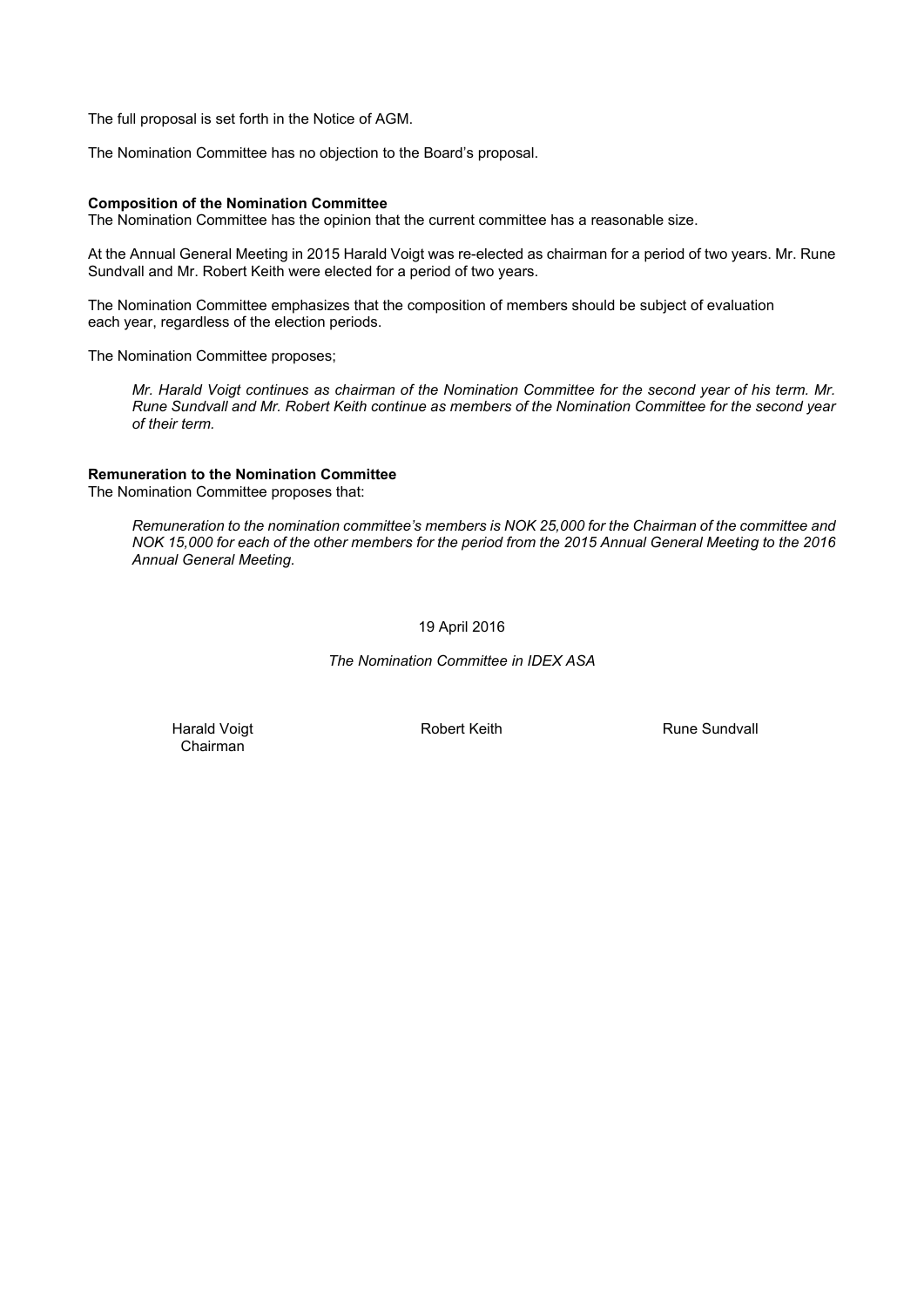

## **Ref no: PIN code:**

# **Notice of Annual General Meeting**

The Annual General Meeting of IDEX ASA will be held on 11 May 2016 at 09.00 hrs. at Vika Atrium Conference Centre, Munkedamsveien 45 in Oslo, Norway

If the above-mentioned shareholder is an enterprise, it will be represented by:

> Name of enterprise's representative (To grant a proxy, use the proxy form below)

# **Notice of attendance 11 May 2016 at 09.00 hrs.**

The undersigned will attend the Annual General Meeting and vote for:

|            | Own shares<br>Other shares in accordance with enclosed Power of Attorney |
|------------|--------------------------------------------------------------------------|
| A total of | Shares                                                                   |

This notice of attendance must be received by DNB Bank ASA no later than 9 May 2016 at 12.00 hrs. **Notice of attendance may be sent electronically through the Company's website www.idex.no or through VPS Investor Services.** To access the electronic system for notification of attendance or to submit your proxy, through the Company's website, the reference number and PIN code above must be entered. The notice may also be sent by e-mail to genf@dnb.no or regular mail to DNB Bank ASA, Registrar's Department,

P.O.Box 1600 Sentrum, NO-0021 Oslo, Norway. Fax is not available.

| Place | ⊃ate | Shareholder's signature<br>(If attending personally. To grant a proxy, use the form below) |
|-------|------|--------------------------------------------------------------------------------------------|



## **Proxy without voting instructions 11 May 2016 6. Ref no: PIN code:**

This proxy form is to be used for a proxy without voting instructions. To grant a proxy with voting instructions, please use page 2.

If you do not attend the Annual General Meeting in person, this proxy may be used by a person authorised by you, or you may send the proxy without naming the proxy holder, in such case, the proxy will be deemed to be given to the Chairman of the Board of Directors or a person authorised by the Board of Directors. The proxy must be dated and signed.

The proxy form should be received by DNB Bank ASA, Registrar's Department no later than 9 May 2016 at 12.00 hrs. **The proxy may be submitted electronically through the Company's website http://www.idex.no or through VPS Investor Services.** The notice may also be sent by e-mail to genf@dnb.no, regular mail to DNB Bank ASA, Registrar's Department, P.O.Box 1600 Sentrum, NO-0021 Oslo, Norway. Fax is not available.

The undersigned The undersigned and the two set of the two set of the two set of the two set of the two set of the two set of the two set of the two set of the two set of the two set of the two set of the two set of the tw

 $\Box$  the Chairman of the Board of Directors (or a person authorised by the Board of Directors), or

\_\_\_\_\_\_\_\_\_\_\_\_\_\_\_\_\_\_\_\_\_\_\_\_\_\_\_\_\_\_\_\_\_\_\_\_\_\_\_\_\_\_\_\_\_

(Name of proxy holder in capital letters)

a proxy to attend and vote for my/our shares at the Annual General Meeting of IDEX ASA on 11 May 2016.

| lac |  |
|-----|--|
|-----|--|

Date **Date** Shareholder's signature  **(Signature only when granting a proxy)** 

With regard to rights of attendance and voting, reference is made to the Norwegian Public Limited Liability Companies Act, in particular Chapter 5. If the shareholder is a company, the company's certificate of registration must be attached to the proxy.